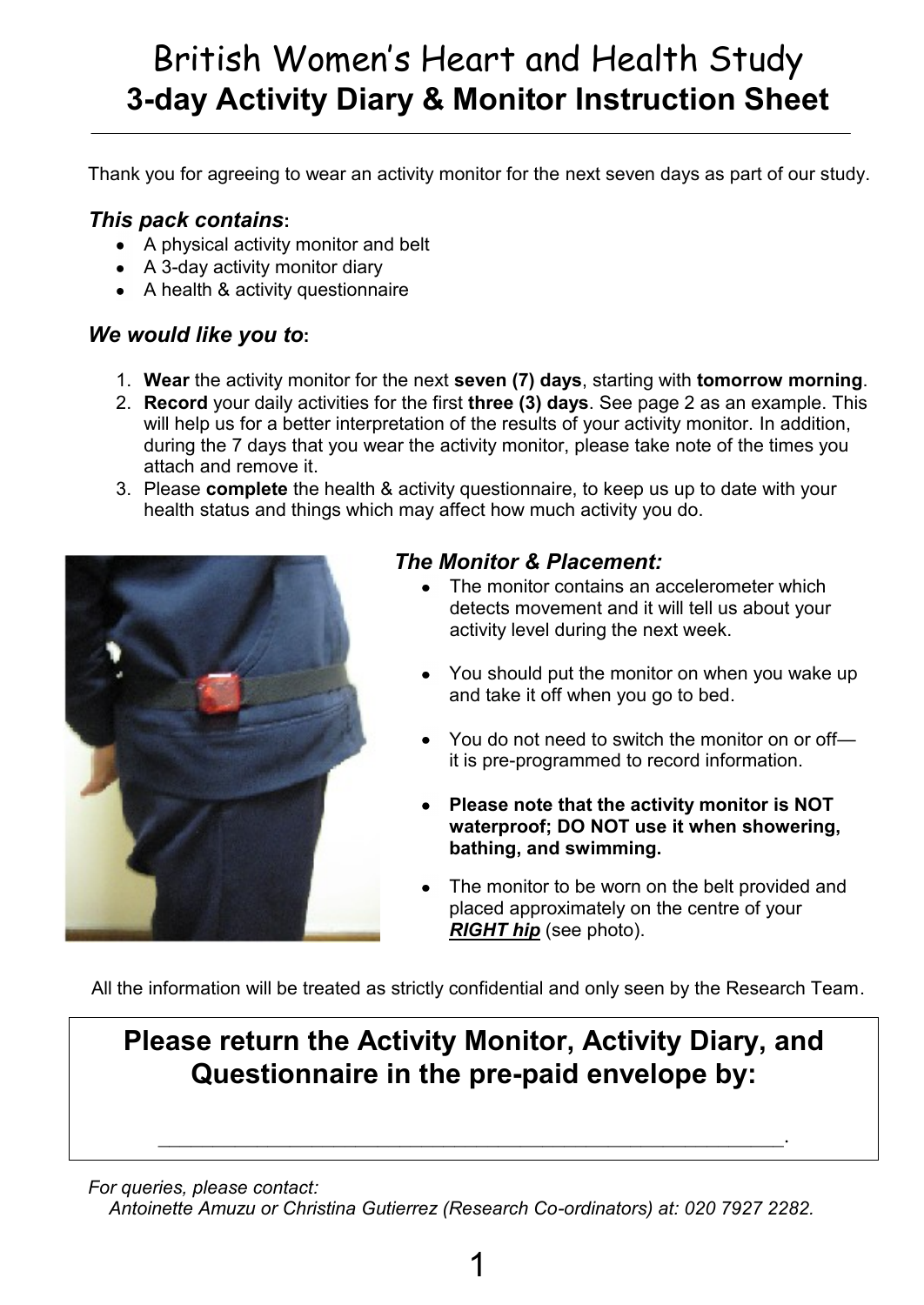| <b>Monitor Attached Ø</b> |                                 |                                                 |                                   |                        |                                                                                                               |
|---------------------------|---------------------------------|-------------------------------------------------|-----------------------------------|------------------------|---------------------------------------------------------------------------------------------------------------|
| Time monitor put on in    |                                 | Time monitor taken off                          |                                   | Any other times the    |                                                                                                               |
| the morning:              |                                 | in the evening:                                 |                                   | monitor was taken off: |                                                                                                               |
| $8.30 \text{ am}$         |                                 |                                                 | <u>10.30 pm</u>                   |                        | I didn't take it off                                                                                          |
|                           |                                 |                                                 |                                   |                        | Tick all the activities that last more than 10 minutes                                                        |
| <b>Time</b>               | (a)                             | (b)                                             | <b>Activity</b><br>(c)            |                        |                                                                                                               |
|                           | <b>Sitting or</b><br>lying down | <b>Walking</b><br>(tick the box) (tick the box) | <b>Standing</b><br>(tick the box) |                        | Other: please write down type.<br>eg. gardening, housework (hoovering,<br>dusting), swimming, climbing stairs |
| 7.00 am                   |                                 |                                                 |                                   |                        |                                                                                                               |
| 8.00 am                   |                                 |                                                 |                                   |                        |                                                                                                               |
| 9.00 am                   |                                 |                                                 |                                   |                        |                                                                                                               |
| 10.00 am                  |                                 |                                                 |                                   |                        |                                                                                                               |
| 11.00 am                  |                                 |                                                 |                                   |                        |                                                                                                               |
| 12 noon                   |                                 |                                                 |                                   |                        |                                                                                                               |
| $1.00$ pm                 |                                 |                                                 |                                   |                        | <b>Gardening</b>                                                                                              |
| 2.00 pm                   |                                 |                                                 |                                   |                        | <b>Gardening</b>                                                                                              |
| 3.00 pm                   |                                 |                                                 |                                   |                        |                                                                                                               |
| 4.00 pm                   |                                 |                                                 |                                   |                        |                                                                                                               |
| 5.00 pm                   |                                 |                                                 |                                   |                        | <b>Housework (hoovering)</b>                                                                                  |
| 6.00 pm                   |                                 |                                                 |                                   |                        | <b>Climbing Stairs</b>                                                                                        |
| 7.00 pm                   |                                 |                                                 | Ñ                                 |                        |                                                                                                               |
| 8.00 pm                   |                                 |                                                 |                                   |                        |                                                                                                               |
| 9.00 pm                   |                                 |                                                 |                                   |                        |                                                                                                               |
| 10.00 pm                  |                                 |                                                 |                                   |                        |                                                                                                               |

**Sitting or lying down** includes for example desk-work, TV watching, PC use, reading **Walking** includes walking for a journey or for leisure **Standing** includes for example, self care, walking slowly or shopping **Other** includes any other activity that you do, including things not on the list

2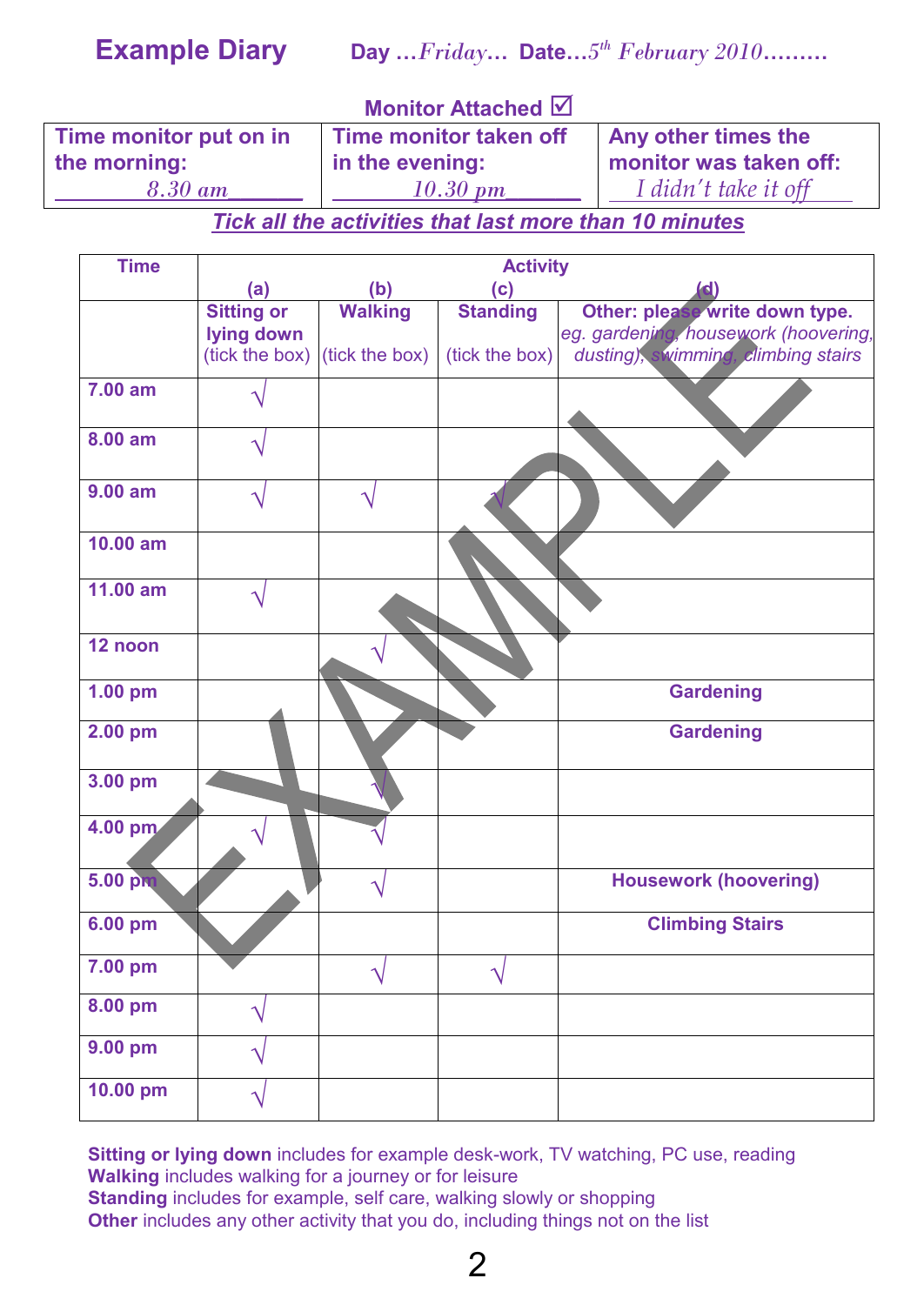| <b>Activity Diary</b> |  |  |
|-----------------------|--|--|
|-----------------------|--|--|

# **Day 1**

**Time monitor put on in the morning:**

 $\overline{\phantom{a}}$  ,  $\overline{\phantom{a}}$  ,  $\overline{\phantom{a}}$  ,  $\overline{\phantom{a}}$  ,  $\overline{\phantom{a}}$  ,  $\overline{\phantom{a}}$  ,  $\overline{\phantom{a}}$  ,  $\overline{\phantom{a}}$  ,  $\overline{\phantom{a}}$  ,  $\overline{\phantom{a}}$  ,  $\overline{\phantom{a}}$  ,  $\overline{\phantom{a}}$  ,  $\overline{\phantom{a}}$  ,  $\overline{\phantom{a}}$  ,  $\overline{\phantom{a}}$  ,  $\overline{\phantom{a}}$ 

 **Monitor Attached** 

\_\_\_\_\_\_\_\_\_\_\_\_\_\_\_\_\_\_\_\_\_

**Time monitor taken off in the evening:**

**Any other times the monitor was taken off:**

\_\_\_\_\_\_\_\_\_\_\_\_\_\_\_\_\_\_\_\_\_

### *Tick all the activities that last more than 10 minutes*

| <b>Time</b> | <b>Activity</b>   |                |                                                      |                                      |
|-------------|-------------------|----------------|------------------------------------------------------|--------------------------------------|
|             | (a)               | (b)            | (c)                                                  | (d)                                  |
|             | <b>Sitting or</b> | <b>Walking</b> | <b>Standing</b>                                      | Other: please write down type.       |
|             | lying down        |                |                                                      | eg. gardening, housework (hoovering, |
|             |                   |                | (tick the box) (tick the box) $ $ (tick the box) $ $ | dusting), swimming, climbing stairs  |
|             |                   |                |                                                      |                                      |
| 7.00 am     |                   |                |                                                      |                                      |
|             |                   |                |                                                      |                                      |
| 8.00 am     |                   |                |                                                      |                                      |
|             |                   |                |                                                      |                                      |
|             |                   |                |                                                      |                                      |
| 9.00 am     |                   |                |                                                      |                                      |
|             |                   |                |                                                      |                                      |
|             |                   |                |                                                      |                                      |
| 10.00 am    |                   |                |                                                      |                                      |
|             |                   |                |                                                      |                                      |
| 11.00 am    |                   |                |                                                      |                                      |
|             |                   |                |                                                      |                                      |
|             |                   |                |                                                      |                                      |
| 12 noon     |                   |                |                                                      |                                      |
|             |                   |                |                                                      |                                      |
| 1.00 pm     |                   |                |                                                      |                                      |
|             |                   |                |                                                      |                                      |
| 2.00 pm     |                   |                |                                                      |                                      |
|             |                   |                |                                                      |                                      |
|             |                   |                |                                                      |                                      |
| 3.00 pm     |                   |                |                                                      |                                      |
|             |                   |                |                                                      |                                      |
| 4.00 pm     |                   |                |                                                      |                                      |
|             |                   |                |                                                      |                                      |
|             |                   |                |                                                      |                                      |
| 5.00 pm     |                   |                |                                                      |                                      |
|             |                   |                |                                                      |                                      |
| 6.00 pm     |                   |                |                                                      |                                      |
|             |                   |                |                                                      |                                      |
| 7.00 pm     |                   |                |                                                      |                                      |
|             |                   |                |                                                      |                                      |
| 8.00 pm     |                   |                |                                                      |                                      |
|             |                   |                |                                                      |                                      |
| $9.00$ pm   |                   |                |                                                      |                                      |
|             |                   |                |                                                      |                                      |
| 10.00 pm    |                   |                |                                                      |                                      |
|             |                   |                |                                                      |                                      |

**Sitting or lying down** includes for example desk-work, TV watching, PC use, reading **Walking** includes walking for a journey or for leisure **Standing** includes for example, self care, walking slowly or shopping **Other** includes any other activity that you do, including things not on the list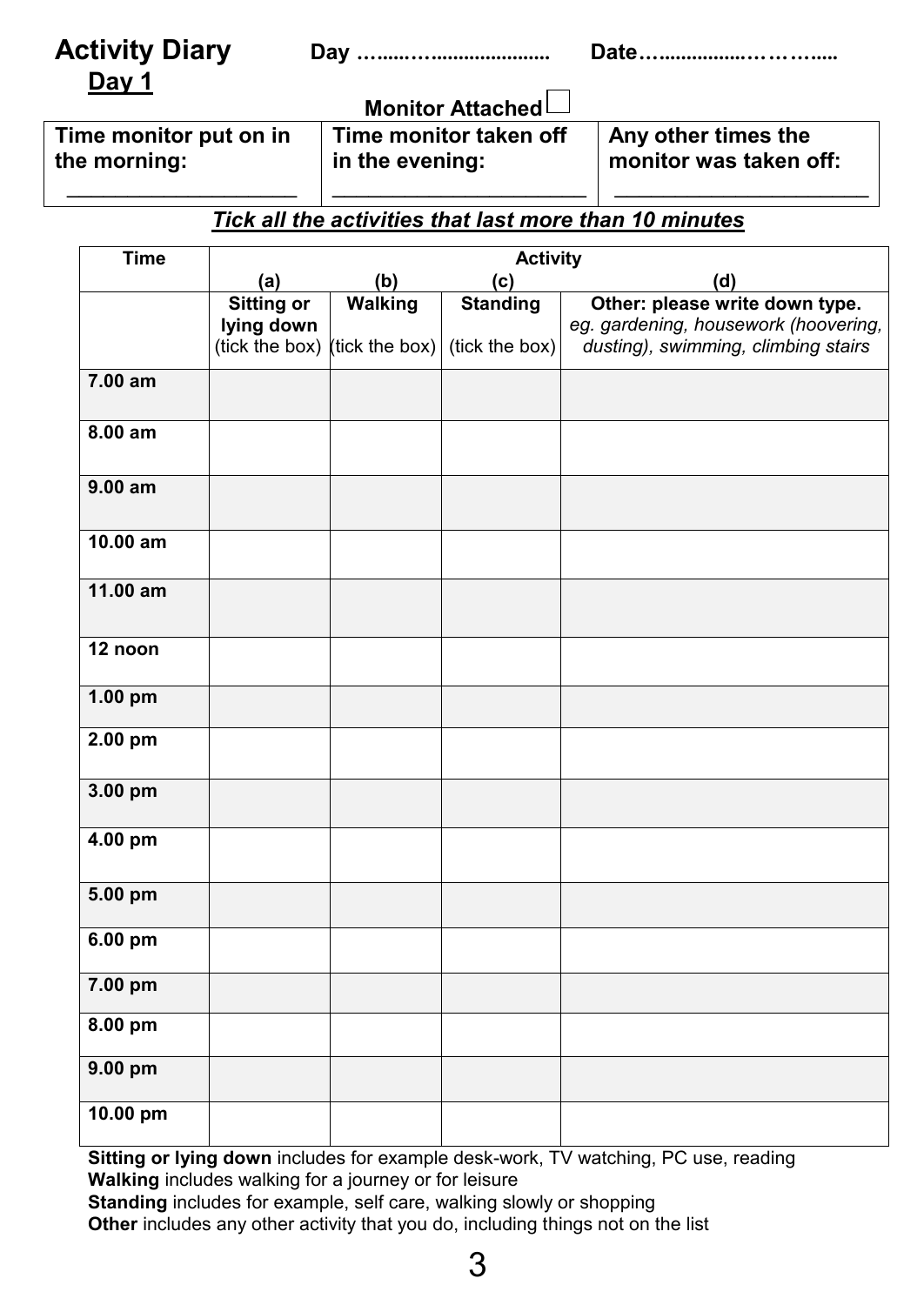| <b>Activity Diary</b> |  |  |
|-----------------------|--|--|
|-----------------------|--|--|

**Time monitor put on in the morning:**

\_\_\_\_\_\_\_\_\_\_\_\_\_\_\_\_\_\_\_\_

**Day 2** 

 **Monitor Attached** 

\_\_\_\_\_\_\_\_\_\_\_\_\_\_\_\_\_\_\_\_

**Time monitor taken off in the evening:**

**Any other times the monitor was taken off:**

\_\_\_\_\_\_\_\_\_\_\_\_\_\_\_\_\_\_\_\_\_

### *Tick all the activities that last more than 10 minutes*

| <b>Time</b> | Activity          |                |                                              |                                      |
|-------------|-------------------|----------------|----------------------------------------------|--------------------------------------|
|             | (a)               | (b)            | (c)                                          | (d)                                  |
|             | <b>Sitting or</b> | <b>Walking</b> | <b>Standing</b>                              | Other: please write down type.       |
|             | lying down        |                |                                              | eg. gardening, housework (hoovering, |
|             |                   |                | (tick the box) (tick the box) (tick the box) | dusting), swimming, climbing stairs  |
|             |                   |                |                                              |                                      |
| 7.00 am     |                   |                |                                              |                                      |
|             |                   |                |                                              |                                      |
| 8.00 am     |                   |                |                                              |                                      |
|             |                   |                |                                              |                                      |
|             |                   |                |                                              |                                      |
| $9.00$ am   |                   |                |                                              |                                      |
|             |                   |                |                                              |                                      |
|             |                   |                |                                              |                                      |
| 10.00 am    |                   |                |                                              |                                      |
|             |                   |                |                                              |                                      |
| 11.00 am    |                   |                |                                              |                                      |
|             |                   |                |                                              |                                      |
|             |                   |                |                                              |                                      |
| 12 noon     |                   |                |                                              |                                      |
|             |                   |                |                                              |                                      |
| 1.00 pm     |                   |                |                                              |                                      |
|             |                   |                |                                              |                                      |
| 2.00 pm     |                   |                |                                              |                                      |
|             |                   |                |                                              |                                      |
|             |                   |                |                                              |                                      |
| 3.00 pm     |                   |                |                                              |                                      |
|             |                   |                |                                              |                                      |
| 4.00 pm     |                   |                |                                              |                                      |
|             |                   |                |                                              |                                      |
|             |                   |                |                                              |                                      |
| 5.00 pm     |                   |                |                                              |                                      |
|             |                   |                |                                              |                                      |
| 6.00 pm     |                   |                |                                              |                                      |
|             |                   |                |                                              |                                      |
| 7.00 pm     |                   |                |                                              |                                      |
|             |                   |                |                                              |                                      |
| 8.00 pm     |                   |                |                                              |                                      |
|             |                   |                |                                              |                                      |
| 9.00 pm     |                   |                |                                              |                                      |
|             |                   |                |                                              |                                      |
| 10.00 pm    |                   |                |                                              |                                      |
|             |                   |                |                                              |                                      |

**Sitting or lying down** includes for example desk-work, TV watching, PC use, reading **Walking** includes walking for a journey or for leisure **Standing** includes for example, self care, walking slowly or shopping **Other** includes any other activity that you do, including things not on the list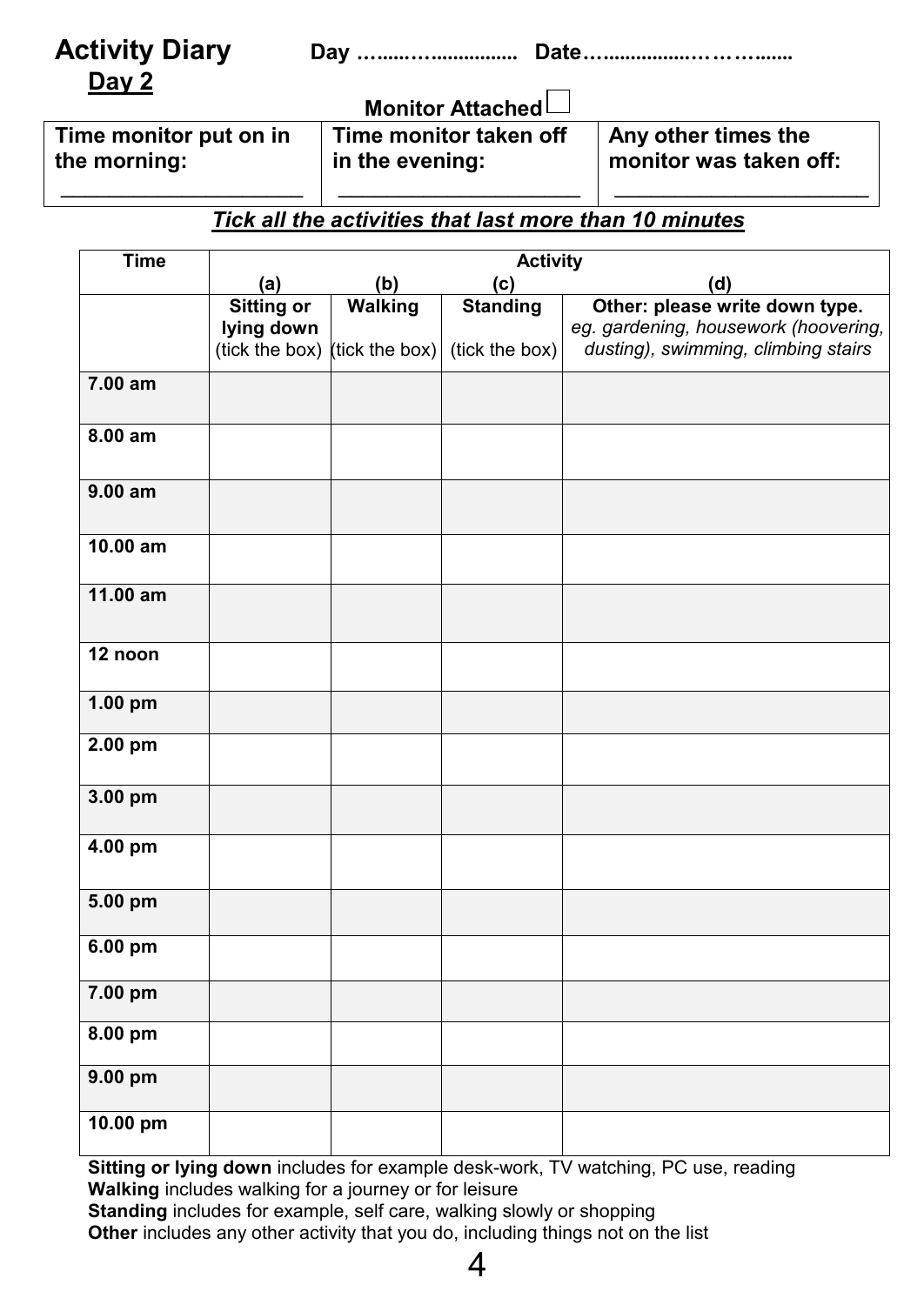| <b>Activity Diary</b> | <b>Day</b> |  |
|-----------------------|------------|--|
| Day 3                 |            |  |

**Time monitor put on in the morning:**

\_\_\_\_\_\_\_\_\_\_\_\_\_\_\_\_\_\_\_\_\_

 **Monitor Attached** 

\_\_\_\_\_\_\_\_\_\_\_\_\_\_\_\_\_\_\_\_\_

**Time monitor taken off in the evening:**

**Any other times the monitor was taken off:**

\_\_\_\_\_\_\_\_\_\_\_\_\_\_\_\_\_\_\_\_\_

### *Tick all the activities that last more than 10 minutes*

| <b>Time</b> |                   | <b>Activity</b> |                                              |                                      |
|-------------|-------------------|-----------------|----------------------------------------------|--------------------------------------|
|             | (a)               | (b)             | (c)                                          | (d)                                  |
|             | <b>Sitting or</b> | <b>Walking</b>  | <b>Standing</b>                              | Other: please write down type.       |
|             | lying down        |                 |                                              | eg. gardening, housework (hoovering, |
|             |                   |                 | (tick the box) (tick the box) (tick the box) | dusting), swimming, climbing stairs  |
|             |                   |                 |                                              |                                      |
| 7.00 am     |                   |                 |                                              |                                      |
|             |                   |                 |                                              |                                      |
|             |                   |                 |                                              |                                      |
| 8.00 am     |                   |                 |                                              |                                      |
|             |                   |                 |                                              |                                      |
| $9.00$ am   |                   |                 |                                              |                                      |
|             |                   |                 |                                              |                                      |
|             |                   |                 |                                              |                                      |
| 10.00 am    |                   |                 |                                              |                                      |
|             |                   |                 |                                              |                                      |
|             |                   |                 |                                              |                                      |
| 11.00 am    |                   |                 |                                              |                                      |
|             |                   |                 |                                              |                                      |
|             |                   |                 |                                              |                                      |
| 12 noon     |                   |                 |                                              |                                      |
|             |                   |                 |                                              |                                      |
| 1.00 pm     |                   |                 |                                              |                                      |
|             |                   |                 |                                              |                                      |
| 2.00 pm     |                   |                 |                                              |                                      |
|             |                   |                 |                                              |                                      |
|             |                   |                 |                                              |                                      |
| 3.00 pm     |                   |                 |                                              |                                      |
|             |                   |                 |                                              |                                      |
| 4.00 pm     |                   |                 |                                              |                                      |
|             |                   |                 |                                              |                                      |
|             |                   |                 |                                              |                                      |
| 5.00 pm     |                   |                 |                                              |                                      |
|             |                   |                 |                                              |                                      |
| 6.00 pm     |                   |                 |                                              |                                      |
|             |                   |                 |                                              |                                      |
| 7.00 pm     |                   |                 |                                              |                                      |
|             |                   |                 |                                              |                                      |
| 8.00 pm     |                   |                 |                                              |                                      |
|             |                   |                 |                                              |                                      |
|             |                   |                 |                                              |                                      |
| 9.00 pm     |                   |                 |                                              |                                      |
|             |                   |                 |                                              |                                      |
| 10.00 pm    |                   |                 |                                              |                                      |
|             |                   |                 |                                              |                                      |

**Sitting or lying down** includes for example desk-work, TV watching, PC use, reading **Walking** includes walking for a journey or for leisure **Standing** includes for example, self care, walking slowly or shopping

**Other** includes any other activity that you do, including things not on the list